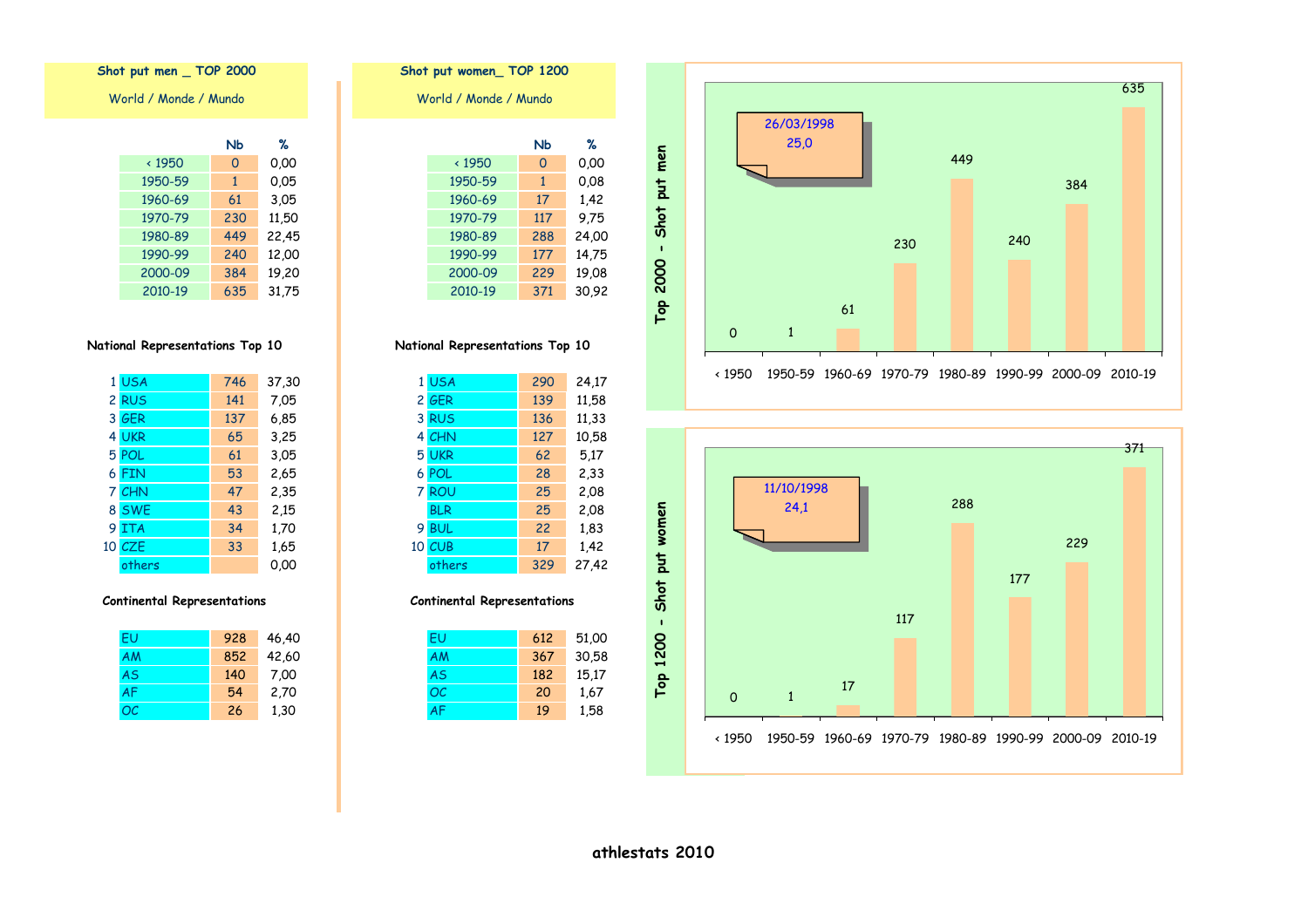



#### Discus women\_TOP 1200 World / Monde / Mundo  $%$ **N<sub>b</sub>**  $\times$  1950  $\overline{0}$  $0.00$  $0,25$ 1950-59  $\overline{3}$ 17 1960-69 1,42 1970-79 127 10,58 24,33 1980-89 292 17,50 1990-99 210 2000-09 218 18,17

333 27,75

National Representations Top 10

2010-19

|   | 1 USA      | 241 | 20,08 |
|---|------------|-----|-------|
|   | 2 RUS      | 124 | 10,33 |
|   | 3 GER      | 120 | 10,00 |
|   | <b>CHN</b> | 120 | 10,00 |
|   | 5 UKR      | 63  | 5,25  |
|   | 6 POL      | 34  | 2,83  |
|   | 7 CUB      | 27  | 2,25  |
|   | <b>GBR</b> | 27  | 2,25  |
| 9 | <b>BLR</b> | 26  | 2,17  |
|   | 10 ROU     | 22  | 1,83  |
|   | others     | 396 | 33,00 |

### **Continental Representations**

| EU        | 646 | 53,83 |
|-----------|-----|-------|
| AM        | 325 | 27,08 |
| <b>AS</b> | 180 | 15,00 |
| AF        | 26  | 2,17  |
| ОC        | 23  | 1,92  |

### Discus men \_ TOP 2000

World / Monde / Mundo

|               | NЬ  | ℅     |
|---------------|-----|-------|
| $\times$ 1950 | 0   | 0.00  |
| 1950-59       | 6   | 0,30  |
| 1960-69       | 61  | 3,05  |
| 1970-79       | 310 | 15,50 |
| 1980-89       | 463 | 23,15 |
| 1990-99       | 291 | 14,55 |
| 2000-09       | 336 | 16,80 |
| 2010-19       | 533 | 26,65 |

### National Representations Top 10

|   | 1 USA         | 624 | 31,20 |
|---|---------------|-----|-------|
|   | 2 GER         | 143 | 7,15  |
|   | 3 RUS         | 136 | 6,80  |
|   | 4 UKR         | 65  | 3,25  |
|   | 5 FIN         | 65  | 3,25  |
|   | 6 POL         | 62  | 3,10  |
|   | 7 ITA         | 52  | 2,60  |
|   | 8 CHN         | 51  | 2,55  |
| 9 | GBR           | 50  | 2,50  |
|   | <b>10 SWE</b> | 42  | 2,10  |
|   | CZE           | 42  | 2,10  |
|   | others        | 668 | 33,40 |
|   |               |     |       |

| FU        | 1042 | 52,10 |
|-----------|------|-------|
| AM        | 728  | 36,40 |
| <b>AS</b> | 142  | 7,10  |
| <b>AF</b> | 55   | 2,75  |
| OC        | 33   | 1,65  |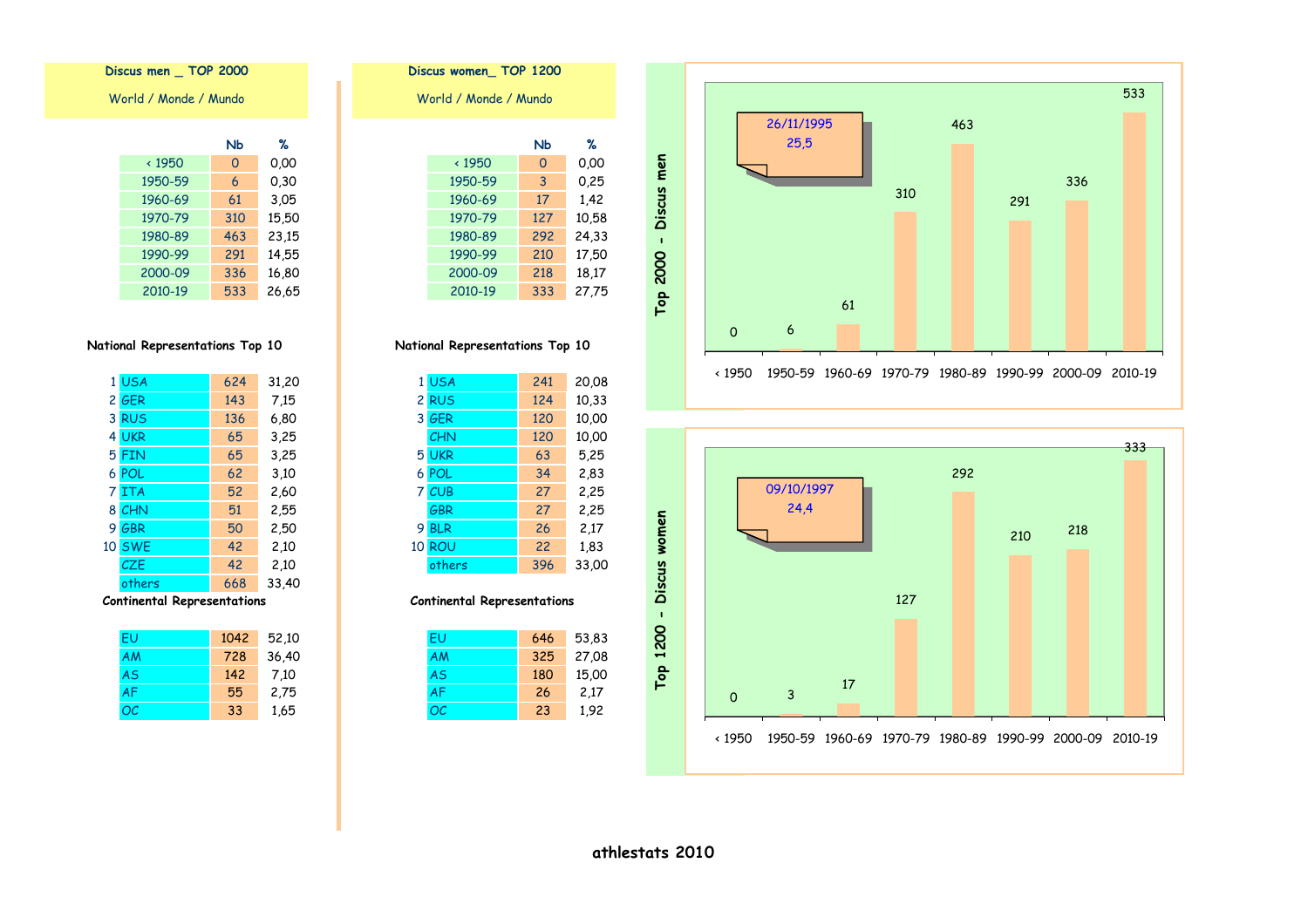



| Hammer women TOP 1200 |                |       |  |  |  |  |
|-----------------------|----------------|-------|--|--|--|--|
| World / Monde / Mundo |                |       |  |  |  |  |
|                       |                |       |  |  |  |  |
|                       | Nb             | %     |  |  |  |  |
| $\cdot$ 1950          | O              | 0.00  |  |  |  |  |
| 1950-59               | 0              | 0.00  |  |  |  |  |
| 1960-69               | 0              | 0.00  |  |  |  |  |
| 1970-79               | $\Omega$       | 0.00  |  |  |  |  |
| 1980-89               | $\overline{2}$ | 0.17  |  |  |  |  |
| 1990-99               | 47             | 3,92  |  |  |  |  |
| 2000-09               | 368            | 30,67 |  |  |  |  |
| 2010-19               | 783            | 65,25 |  |  |  |  |

| 1 USA      | 422 | 35,17 |
|------------|-----|-------|
| 2 RUS      | 63  | 5,25  |
| 3 CHN      | 63  | 5,25  |
| 4 GER      | 38  | 3.17  |
| <b>BLR</b> | 38  | 3.17  |
| 6 GBR      | 37  | 3.08  |
| 7 FRA      | 34  | 2,83  |
| 8 CAN      | 31  | 2,58  |
| <b>FIN</b> | 31  | 2,58  |
| <b>SWE</b> | 31  | 2,58  |
| others     | 412 | 34,33 |

#### **Continental Representations**

| AM | 531 | 44,25 |
|----|-----|-------|
| FU | 495 | 41,25 |
| AS | 117 | 9.75  |
| AF | 33  | 2,75  |
| ОC | 24  | 2,00  |

## Hammer men \_ TOP 2000

World / Monde / Mundo

|              | NЬ  | ℅     |
|--------------|-----|-------|
| $\cdot$ 1950 | 0   | 0.00  |
| 1950-59      | 3   | 0.15  |
| 1960-69      | 43  | 2,15  |
| 1970-79      | 233 | 11,65 |
| 1980-89      | 472 | 23,60 |
| 1990-99      | 326 | 16,30 |
| 2000-09      | 361 | 18,05 |
| 2010-19      | 562 | 28.10 |

### National Representations Top 10

| 1 USA         | 325 | 16,25 |
|---------------|-----|-------|
| 2 RUS         | 239 | 11,95 |
| 3 GER         | 143 | 7.15  |
| 4 UKR         | 114 | 5,70  |
| 5 BLR         | 78  | 3,90  |
| 6 FIN         | 73  | 3,65  |
| 7 POL         | 69  | 3,45  |
| 8 FRA         | 64  | 3,20  |
| 9 CHN         | 62  | 3,10  |
| <b>10 HUN</b> | 60  | 3,00  |
| others        | 773 | 38,65 |

| FU        | 1303 | 65,15 |
|-----------|------|-------|
| AM        | 418  | 20,90 |
| <b>AS</b> | 204  | 10,20 |
| <b>AF</b> | 44   | 2,20  |
| OC.       | 31   | 1,55  |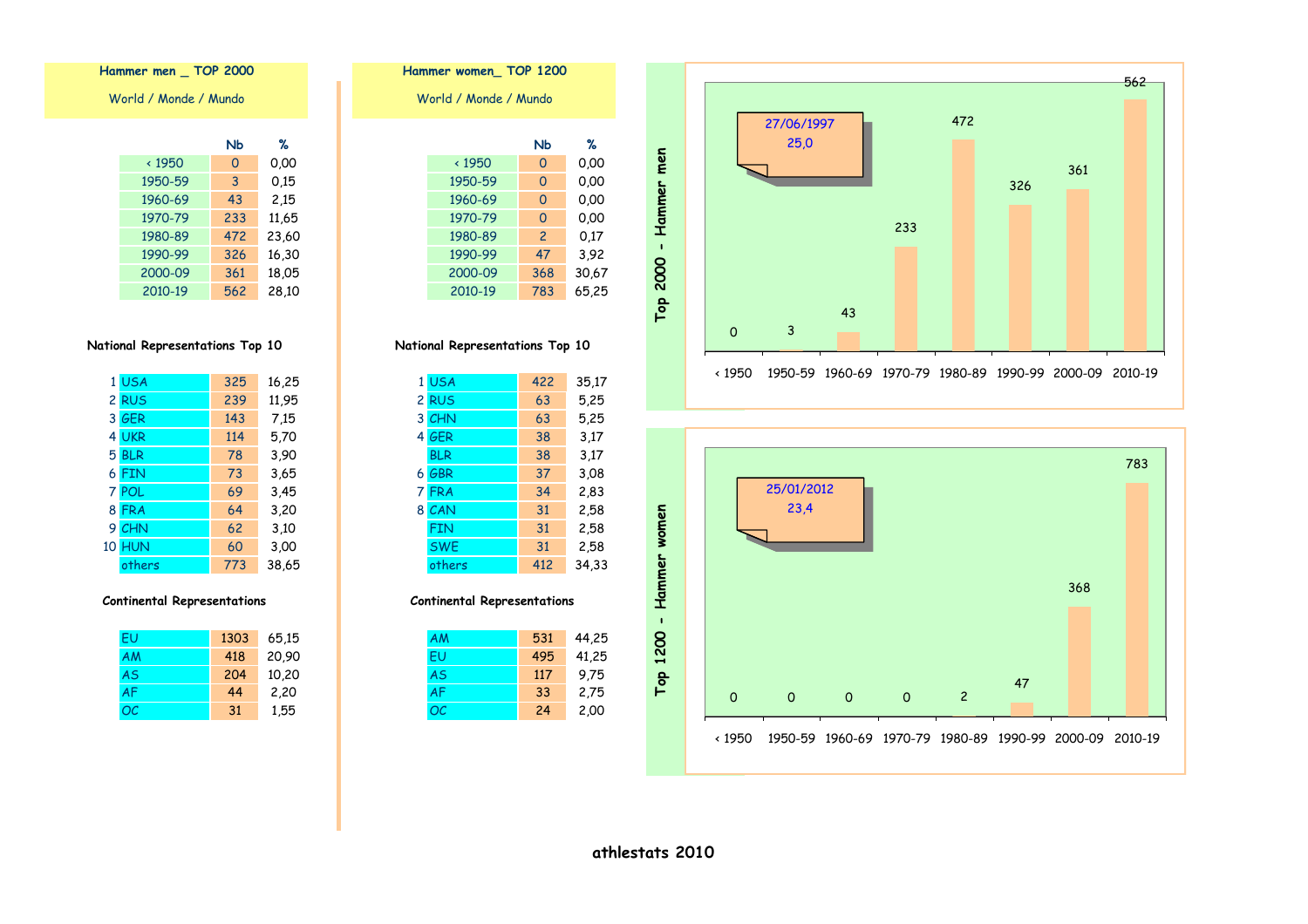





| 1 USA         | 233 | 11,65 | 1 USA      | 153 | 12,75 |
|---------------|-----|-------|------------|-----|-------|
| 2 FIN         | 177 | 8,85  | 2 CHN      | 115 | 9,58  |
| 3 GER         | 162 | 8,10  | 3 JPN      | 97  | 8,08  |
| 4 RUS         | 101 | 5,05  | 4 GER      | 79  | 6,58  |
| 5 JPN         | 91  | 4,55  | 5 RUS      | 54  | 4,50  |
| 6 POL         | 77  | 3,85  | 6 FIN      | 46  | 3,83  |
| 7 CHN         | 71  | 3,55  | 7 FRA      | 38  | 3,17  |
| 8 RSA         | 61  | 3,05  | 8 POL      | 29  | 2,42  |
| 9 UKR         | 59  | 2,95  | 9 BLR      | 28  | 2,33  |
| <b>10 IND</b> | 57  | 2,85  | <b>UKR</b> | 28  | 2,33  |
| others        | 911 | 45,55 | others     | 533 | 44,42 |

#### **Continental Representations**

| EU | 1186 | 59,30 | EU        | 595 |
|----|------|-------|-----------|-----|
| ΑM | 355  | 17,75 | <b>AS</b> | 289 |
| AS | 324  | 16,20 | AM        | 253 |
| AF | 88   | 4,40  | <b>AF</b> | 36  |
| ОC | 47   | 2,35  | OC        | 27  |

### **\* Old & New \*\* Only New**

World / Monde / Mundo **Javelin \* \_ TOP 2000 Javelin women \*\*\_ TOP 1200**

|               | NЬ  | ℅     |
|---------------|-----|-------|
| $\times$ 1950 | 0   | 0,00  |
| 1950-59       | 12  | 0.60  |
| 1960-69       | 76  | 3,80  |
| 1970-79       | 203 | 10,15 |
| 1980-89       | 399 | 19.95 |
| 1990-99       | 347 | 17,35 |
| 2000-09       | 355 | 17,75 |
| 2010-19       | 608 | 30.40 |

### **National Representations Top 10**

|   | 1 USA         | 233 | 11,65 |
|---|---------------|-----|-------|
|   | 2 FIN         | 177 | 8,85  |
|   | 3 GER         | 162 | 8,10  |
|   | 4 RUS         | 101 | 5.05  |
|   | 5 JPN         | 91  | 4,55  |
|   | 6 POL         | 77  | 3,85  |
|   | 7 CHN         | 71  | 3,55  |
| 8 | <b>RSA</b>    | 61  | 3,05  |
| 9 | <b>UKR</b>    | 59  | 2,95  |
|   | <b>10 IND</b> | 57  | 2,85  |
|   | others        | 911 | 45,55 |

#### **Continental Representations**

| FU        | 1186 | 59,30 |
|-----------|------|-------|
| <b>AM</b> | 355  | 17,75 |
| <b>AS</b> | 324  | 16,20 |
| <b>AF</b> | 88   | 4,40  |
| OC        | 47   | 2,35  |

**athlestats 2010**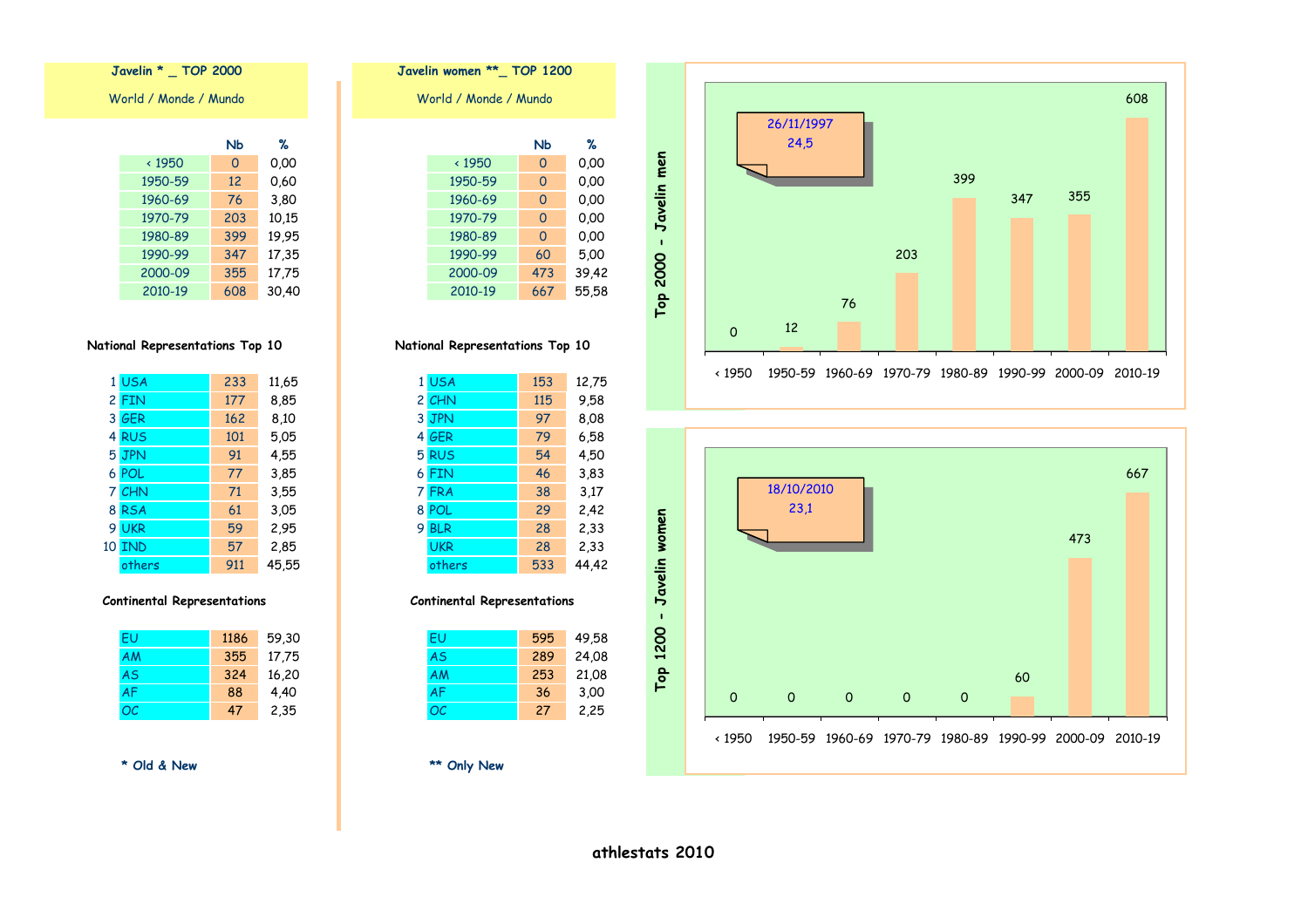



|                       | Heptathlon women_TOP 1200 |          |       |  |  |
|-----------------------|---------------------------|----------|-------|--|--|
| World / Monde / Mundo |                           |          |       |  |  |
|                       |                           |          |       |  |  |
|                       |                           | Nb       | ℅     |  |  |
|                       | $\times$ 1950             | 0        | 0.00  |  |  |
|                       | 1950-59                   | $\Omega$ | 0.00  |  |  |
|                       | 1960-69                   | $\Omega$ | 0,00  |  |  |
|                       | 1970-79                   | 1        | 0.08  |  |  |
|                       | 1980-89                   | 294      | 24,50 |  |  |
|                       | 1990-99                   | 264      | 22,00 |  |  |
|                       | 2000-09                   | 263      | 21,92 |  |  |
|                       | 2010-19                   | 378      | 31.50 |  |  |

| 1  | <b>USA</b> | 193 | 16,08 |
|----|------------|-----|-------|
|    | 2 RUS      | 165 | 13,75 |
| 3  | GER        | 131 | 10,92 |
| 4  | <b>UKR</b> | 49  | 4.08  |
|    | 5 FRA      | 48  | 4,00  |
|    | 6 CHN      | 46  | 3,83  |
| 7  | GBR        | 38  | 3,17  |
| 8  | <b>NED</b> | 37  | 3.08  |
| 9  | <b>BLR</b> | 28  | 2,33  |
| 10 | <b>AUS</b> | 24  | 2,00  |
|    | <b>SUI</b> | 24  | 2,00  |
|    | CAN        | 24  | 2,00  |
|    | others     | 393 | 32,75 |
|    |            |     |       |

### **Continental Representations**

| FU | 775 | 64,58 |
|----|-----|-------|
| AM | 281 | 23,42 |
| AS | 86  | 7,17  |
| ОC | 31  | 2,58  |
|    | 27  | 2,25  |

Decathlon \_ TOP 2000

World / Monde / Mundo

|               | Nb  | ℅     |
|---------------|-----|-------|
| $\times$ 1950 | 0   | 0.00  |
| 1950-59       | 4   | 0.20  |
| 1960-69       | 45  | 2,25  |
| 1970-79       | 223 | 11,15 |
| 1980-89       | 536 | 26,80 |
| 1990-99       | 378 | 18,90 |
| 2000-09       | 348 | 17,40 |
| 2010-19       | 466 | 23.30 |

### National Representations Top 10

| 1 USA  | 445 | 22,25 |
|--------|-----|-------|
| 2 GER  | 262 | 13,10 |
| 3 RUS  | 193 | 9,65  |
| 4 FRA  | 90  | 4,50  |
| 5 UKR  | 84  | 4,20  |
| 6 EST  | 60  | 3,00  |
| 7 GBR  | 54  | 2,70  |
| 8 BLR  | 52  | 2,60  |
| 9 POL  | 46  | 2,30  |
| 10 SUI | 45  | 2,25  |
| others | 669 | 33,45 |
|        |     |       |

### **Continental Representations**

| FU        | 1271 | 63,55 |
|-----------|------|-------|
| AM        | 550  | 27.50 |
| AS        | 119  | 5.95  |
| OC        | 39   | 1.95  |
| <b>AF</b> | 21   | 1,05  |

athlestats 2010